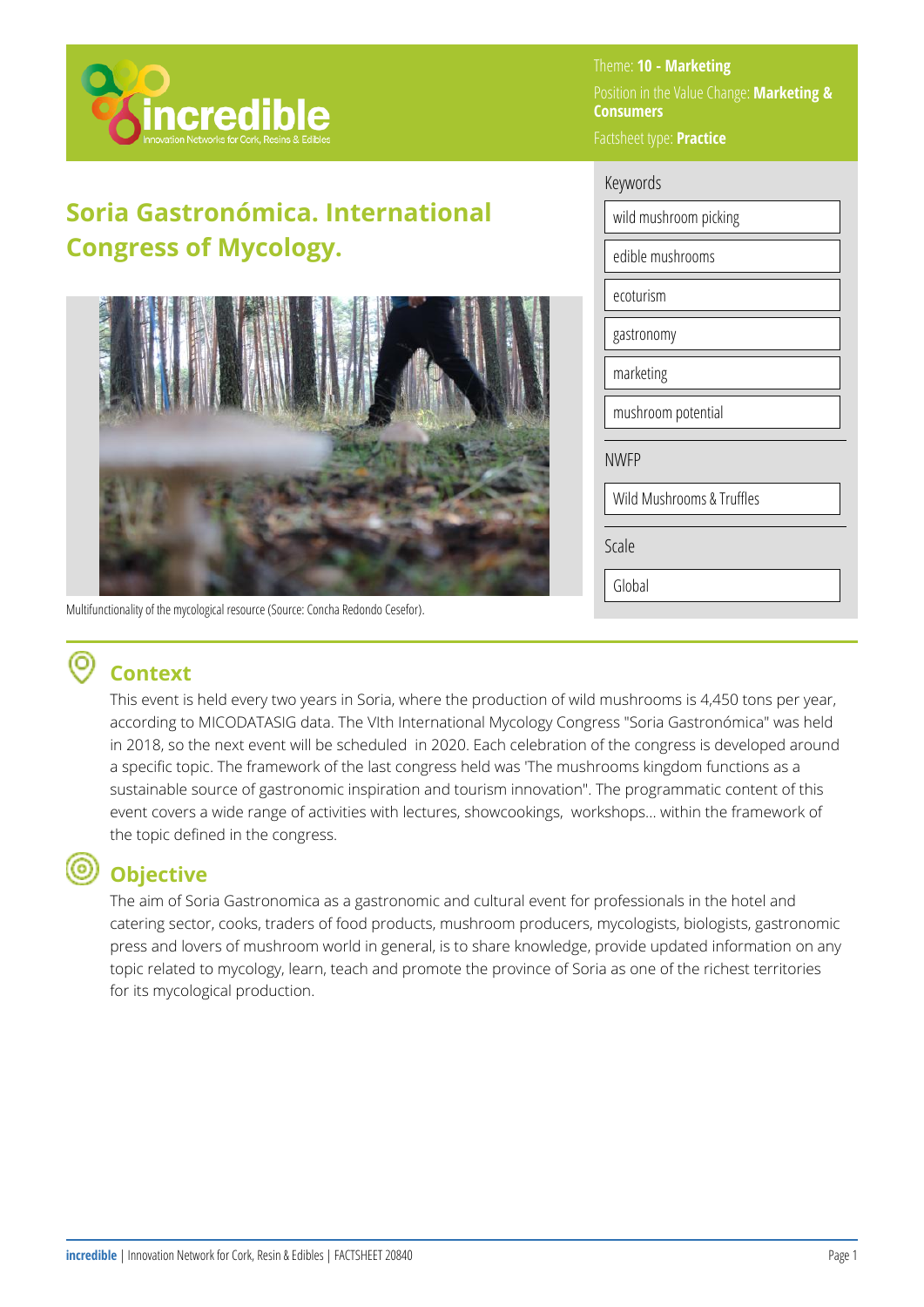# **Results**



More than 500 participants from all over the sector attended Soria Gastronómica in each edition. The impact on the gastronomic sector stands out with the participation in the congress of relevant chefs with Michelin stars, which has put Soria province and Castilla y León region at the centre of the international Mycological Gastronomy.. These Congresses, organized by the Junta de Castilla y León, have served to highlight the leadership of the province of Soria and of all Castilla y León in the field of mycological tourism, both in terms of variety, quantity and quality of the product, as well as its pioneering system of regulation and promotion.

### **Recommendations**

The event's agenda is developed over two working days. In the last edition, the number of participants was limited with a registration fee of 50 Euros. Pre-registration is required due to infrastructure limitations, so it is recommended to do it in advance. In the same way, Soria has a modern but limited hotel capacity and it is advisable to book accommodation in advance. There are good communication routes from Madrid (airport) to the town of Soria, although there is only a good offer of public transport by bus (connection to the town from Barajas airport).

### **Impacts and weaknesses**

Soria Gastronomica is the most important mycological gastronomy event in the country, an unmissable event for the gastronomy and tourism sector. The most recognized chefs of the national and international gastronomy such as Ferrán Adriá, Carme Ruscalleda, Santi Santamaría, Juan Mari Arzak, the Japanese chef Yukio Hattori, the prestigious French chef Regis Marcon and the Italian Igles Corelli have participated in the event. The gastronomic, tourist and scientific fields are well represented. Moreover, a greater participation of another key sector is necessary: the productive one, both the companies that commercializes the products elaborated with wild mushrooms and of the primary producer: the picker.

### **Future developments**

Soria Gastronómica is a multidisciplinary congress which is opening new profiles in its participants and putting in communication several fields of knowledge such as nutrition, food technology and tourism. In the last edition, several future challenges were agreed within the participants: "Nutrition: mushrooms as healthy superfoods" and "Adaptation to climate change: what to do in a year without mushrooms".



Mocological gastronomy. (Source: Cesefor)